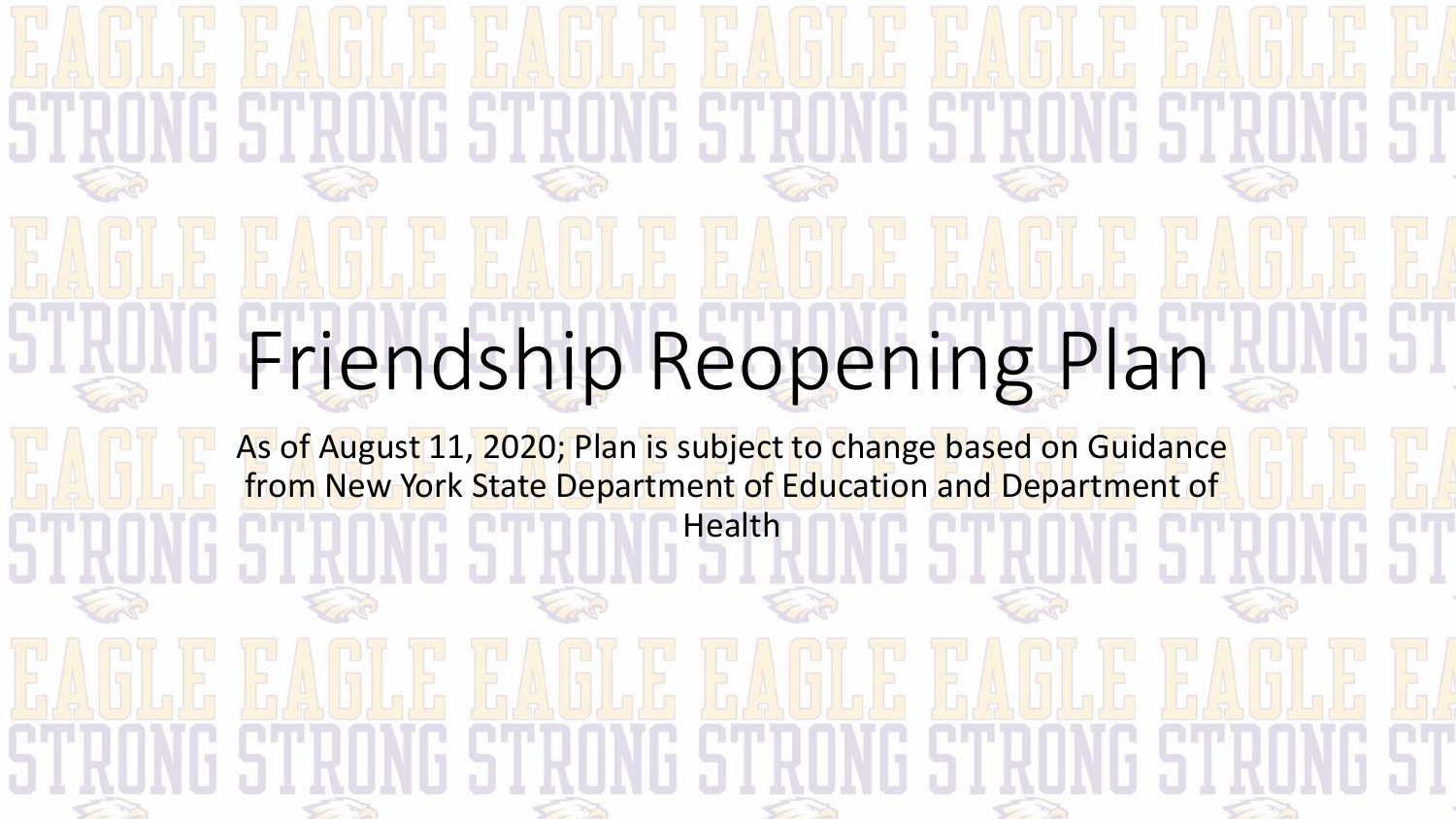### Student Arrival Procedures

- The school building will open at 7:45am to 8:05am for arrival of students. As students enter the building, they will have their temperatures checked and will be screened for any COVID symptoms.
- Students riding the bus will be dropped off at the Sunnyside Street Entrance by the gym.
- Parents should drop off/pick up their children at the front circle.
- Walkers will enter at the main entrance in the front circle.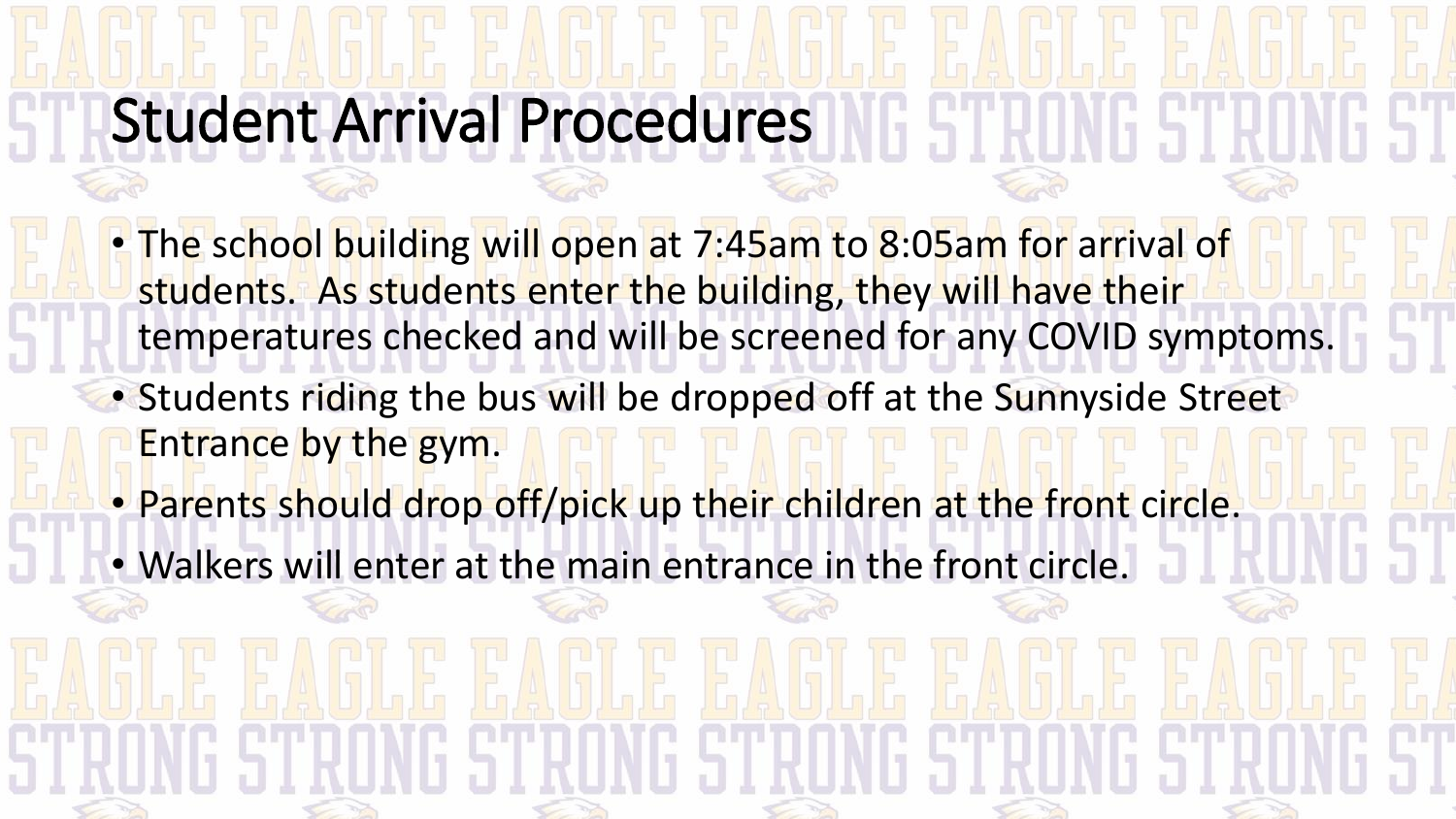# Meals

- Breakfast Students will be eating in their first period classrooms daily.
- Lunch Will be staggered for our students. Our students will be eating in four locations based on social distancing. At this time we plan for our students to eat lunch in the following places:
	- Their Classroom
	- The Home Ec Room
	- Room 118
	- Cafeteria
	- After each class eats, the area will be cleaned and disinfected before the next group arrives.
	- Grab and go meals for kids zooming the following day will be provided at the end of the day to take home, breakfast and lunch, upon request.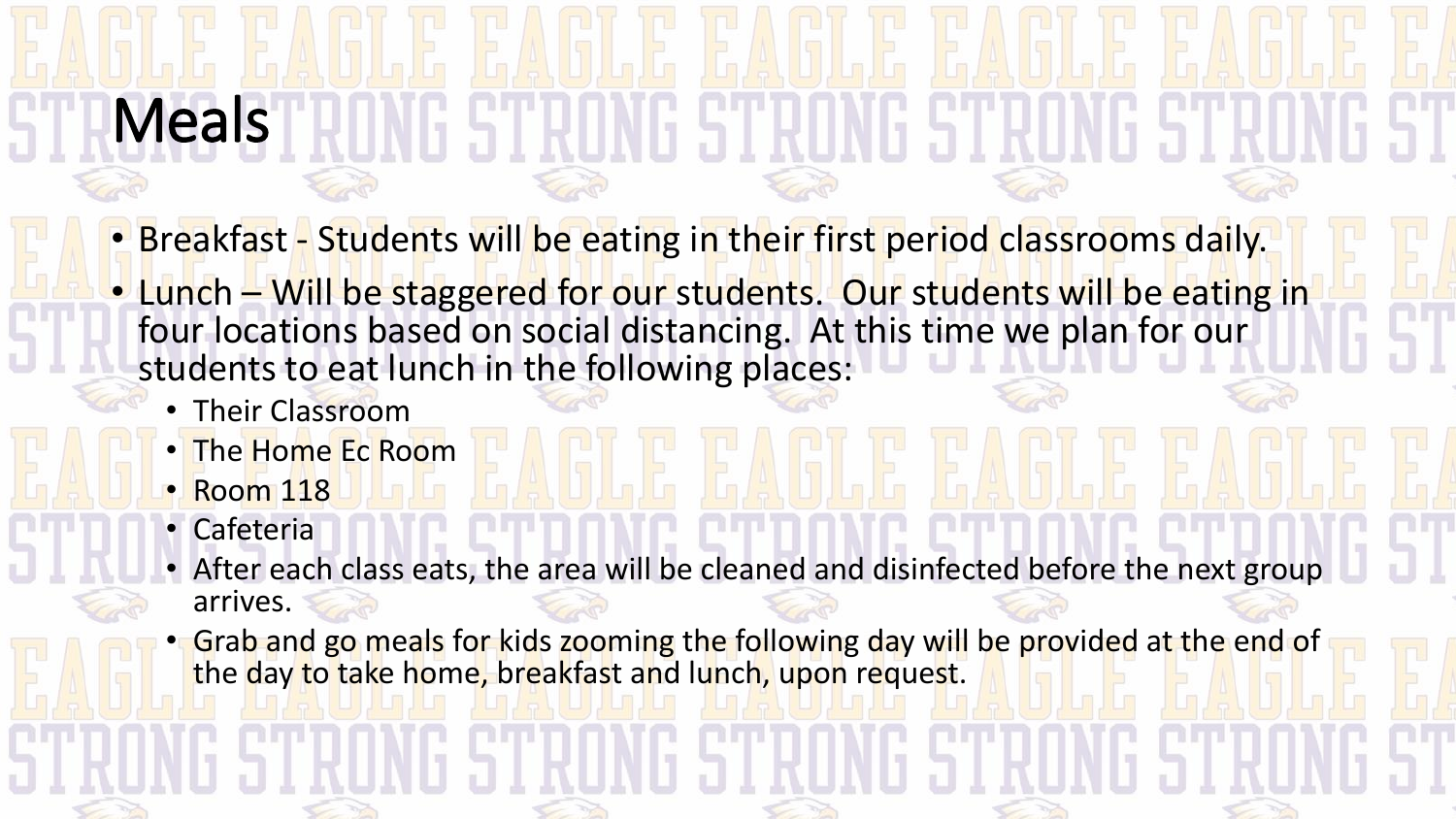#### Preventative Safety Guidelines

- Staff will self-screen and answer COVID-19 questions at home electronically before they enter the building.
- Students will be screened upon entering the building.
	- Students with symptoms of COVID-19 will be placed in a separate location to wait for parent/guardian pick up; This includes a temperature over 100
		- Parents are encouraged to take temperatures before sending student to school
- Handwashing/hand sanitizer will be reinforced multiple times a day.
- Friendship will follow all guidelines recommended by New York State and the Department of Health.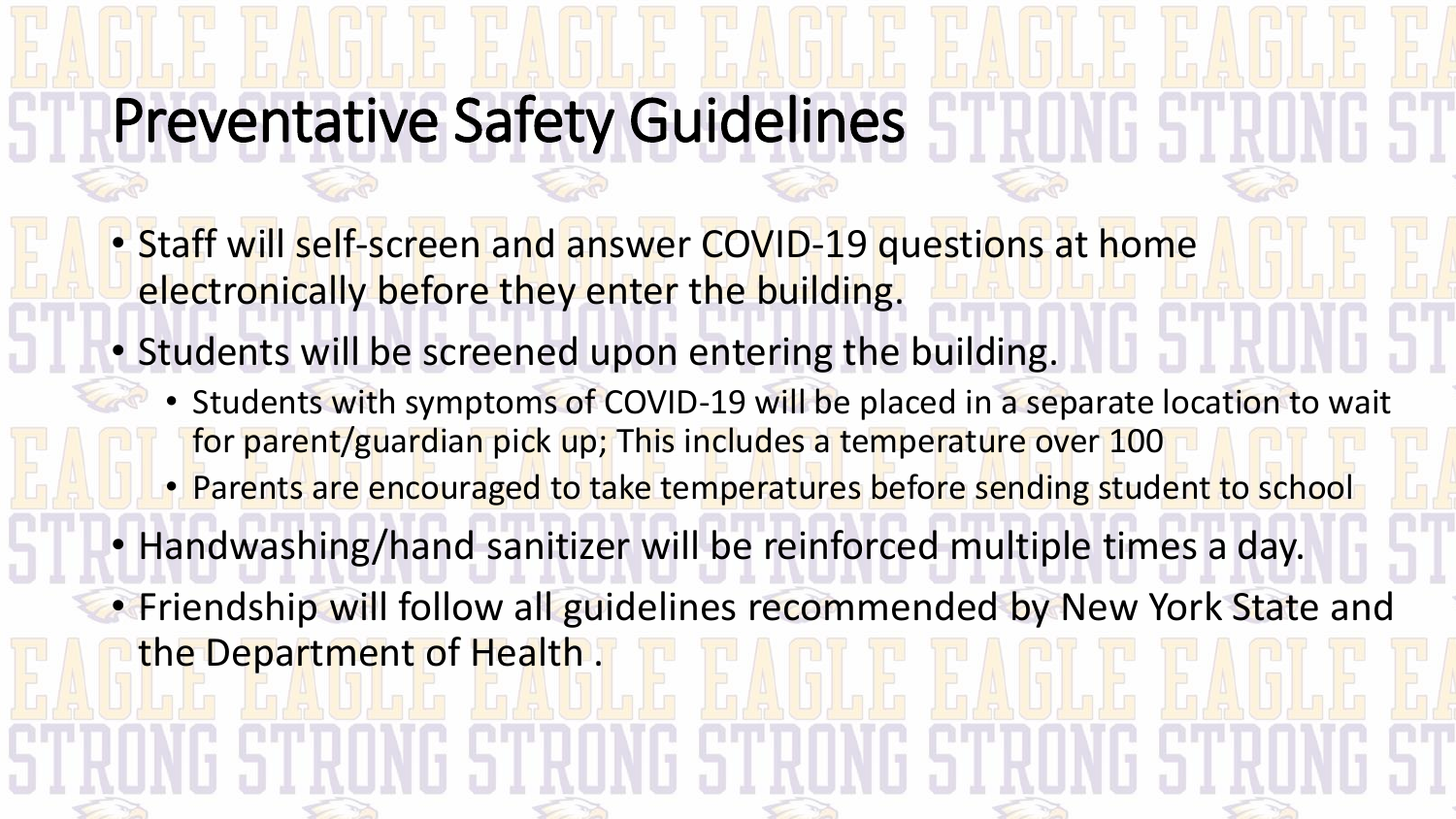#### Masks

#### • **Masks are Mandatory When**:

- **Riding the bus**
- **Entering the building**
- Passing from classes/specials
- When social distancing cannot be maintained
- Masks can be removed if social distancing can be achieved for the following:
	- During meals
	- **During instruction**
	- Students can wear their own masks
		- please clean regularly and must be school appropriate
		- students may want to consider having mutliple masks
	- Students will be provided a mask if they do not have one as they get on the school bus or when they enter the building.

• If a student has a medical reason for not wearing the mask, there must be medical documentation that will be reviewed by the FCS medical director, Dr. Kassas.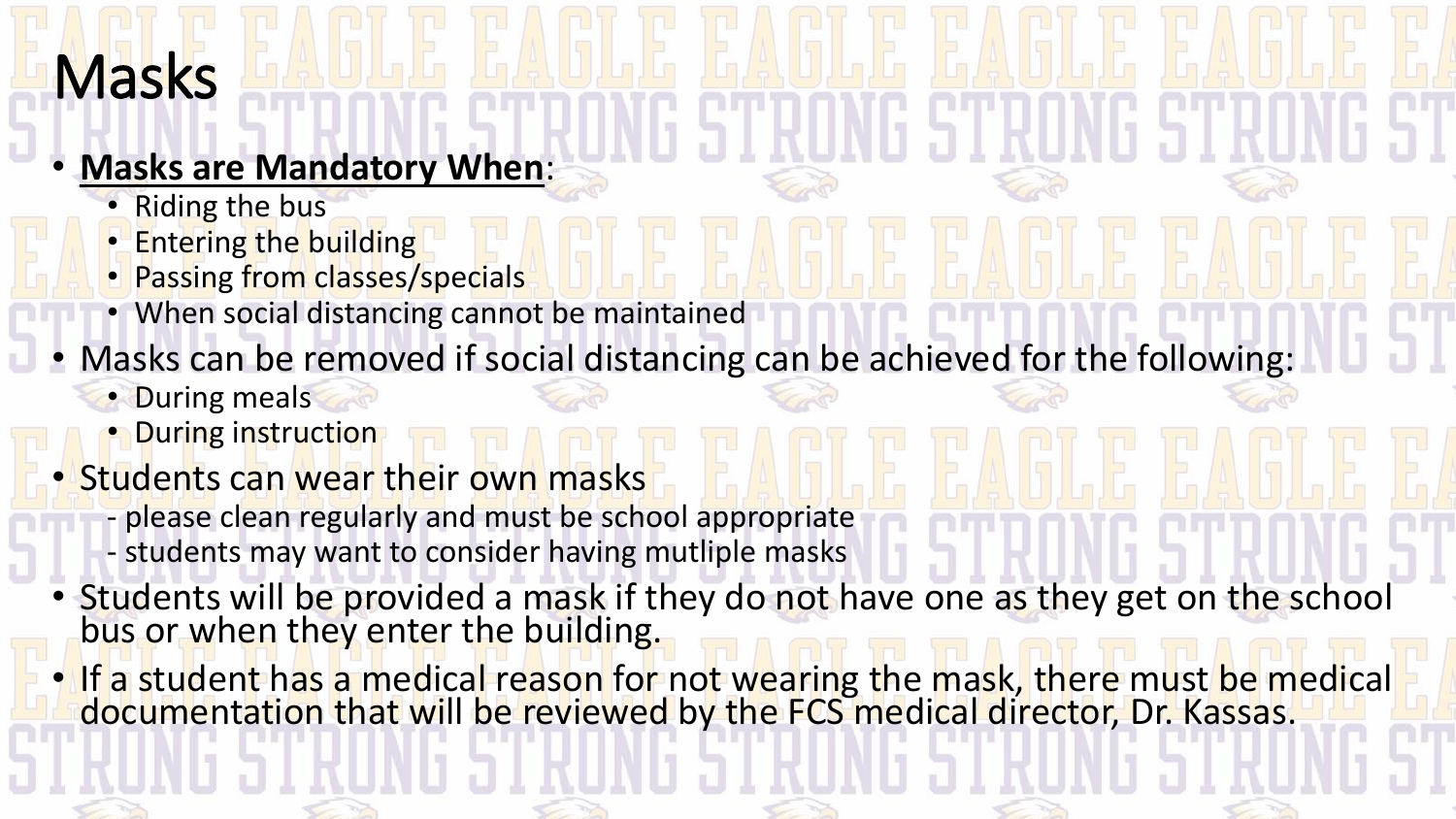### Social Distancing

#### • All students/staff must

- Maintain 6 feet apart in all directions whenever possible.
- Refrain from any form of physical contact (hugs, high fives, handshakes, etc.).
- Follow signage posted in the hallway/floor including markings on the floor to encourage social distancing.
- If physical contact is needed, gloves and handwashing/sanitizing guidelines will be adhered to.
- Family/household members may be asked to cluster together in the following areas to help with spacing.
	- Bus
	- **Cafeteria**

• Locker rooms will be closed until further notice.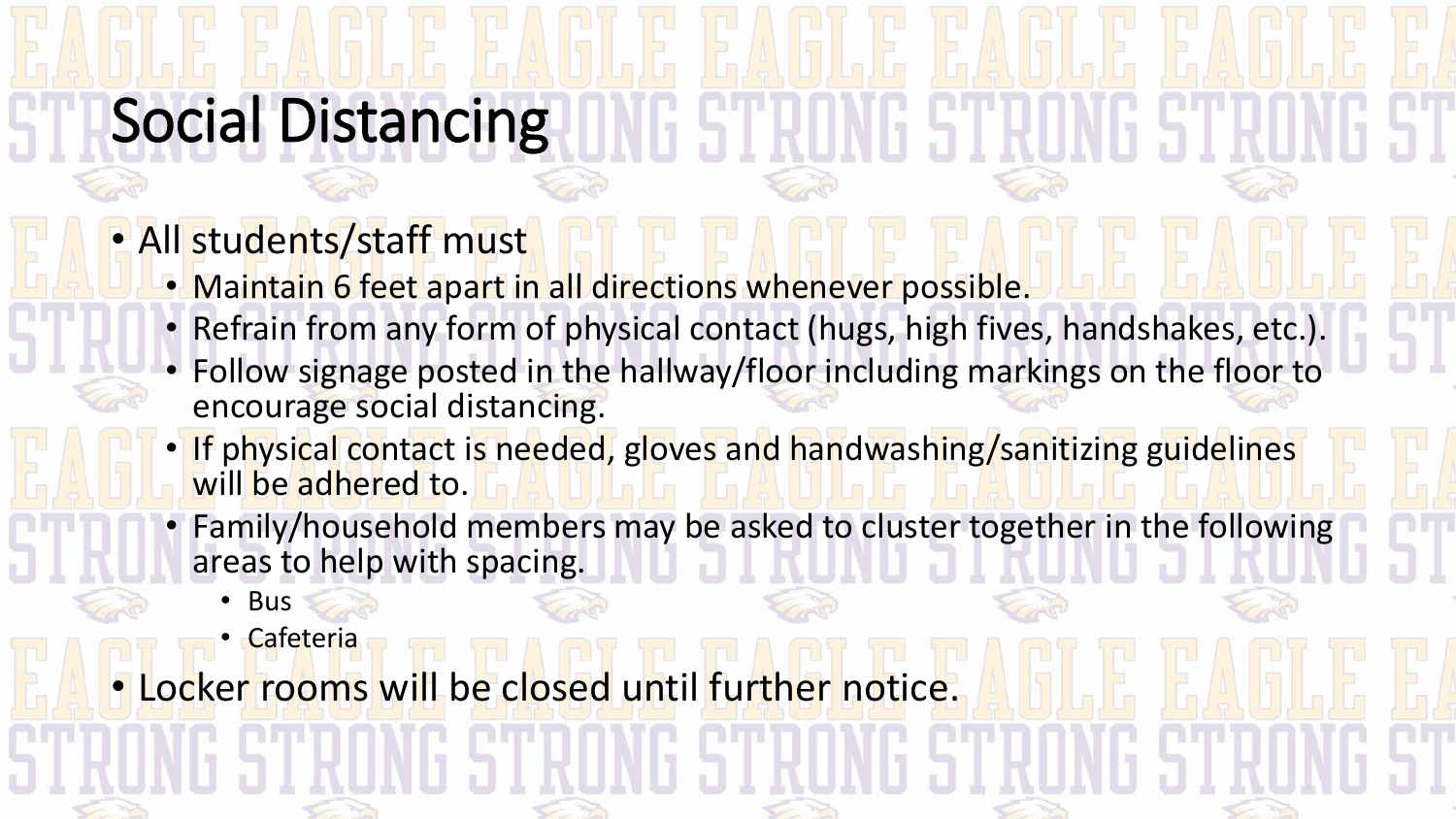# **Technology**

- Students in Grades 3-12 will be provided electronic devices for their use.
- The building has had additional Wi-Fi access points added.
	- FCS has ordered additional devices for our students.
	- Students may use their own device if they desire.
	- If internet access for on-line learning is a problem, please contact the district to let us know.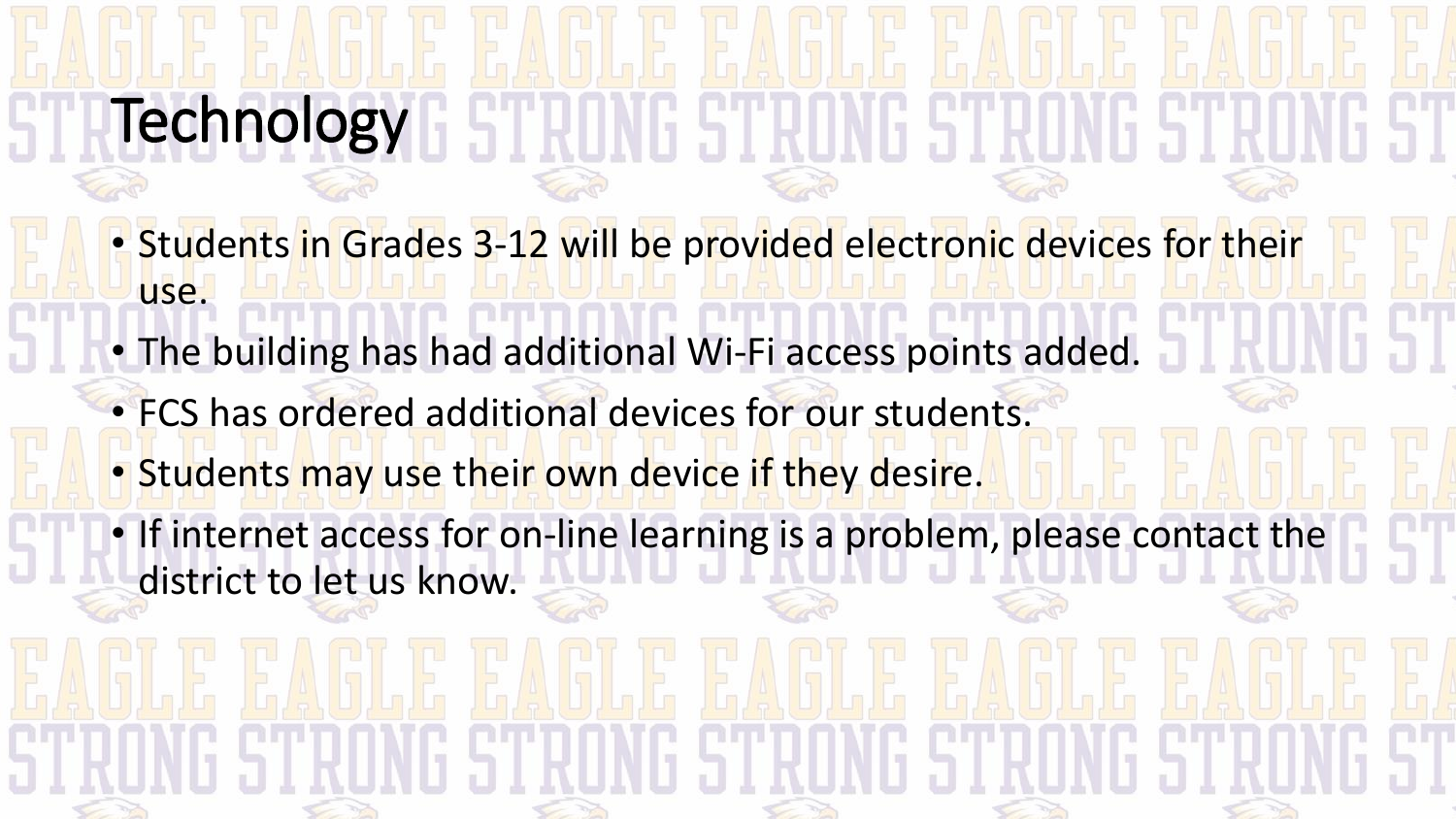### Learning Choices

- **In-Person Pre-K to 6 classroom instruction** will meet in person every day (see elementary section of slides). Zoom classes will be offered on days when school cannot be in session due to unforeseen circumstances.
- **Hybrid Grades 7-12 classroom instruction** will be on a hybrid model (in person one day and zoom classes the next day) (see secondary section of slides).
- **Virtual Learning**  Families have the option to do remote learning and must let the district know by August 24th. A teacher will be assigned to oversee the students' progress and make daily contact.
	- If parents choose to go 100% remote learning, the platforms that we are considering to use are Edgenuity and Apex.
	- Once a parent selects a plan (remote learning, in person, or hybrid), the student will follow that plan for the school quarter (approximately 10 weeks)
- **Home Schooling** Parent provides the curriculum for students, must register with superintendent's office and complete paperwork.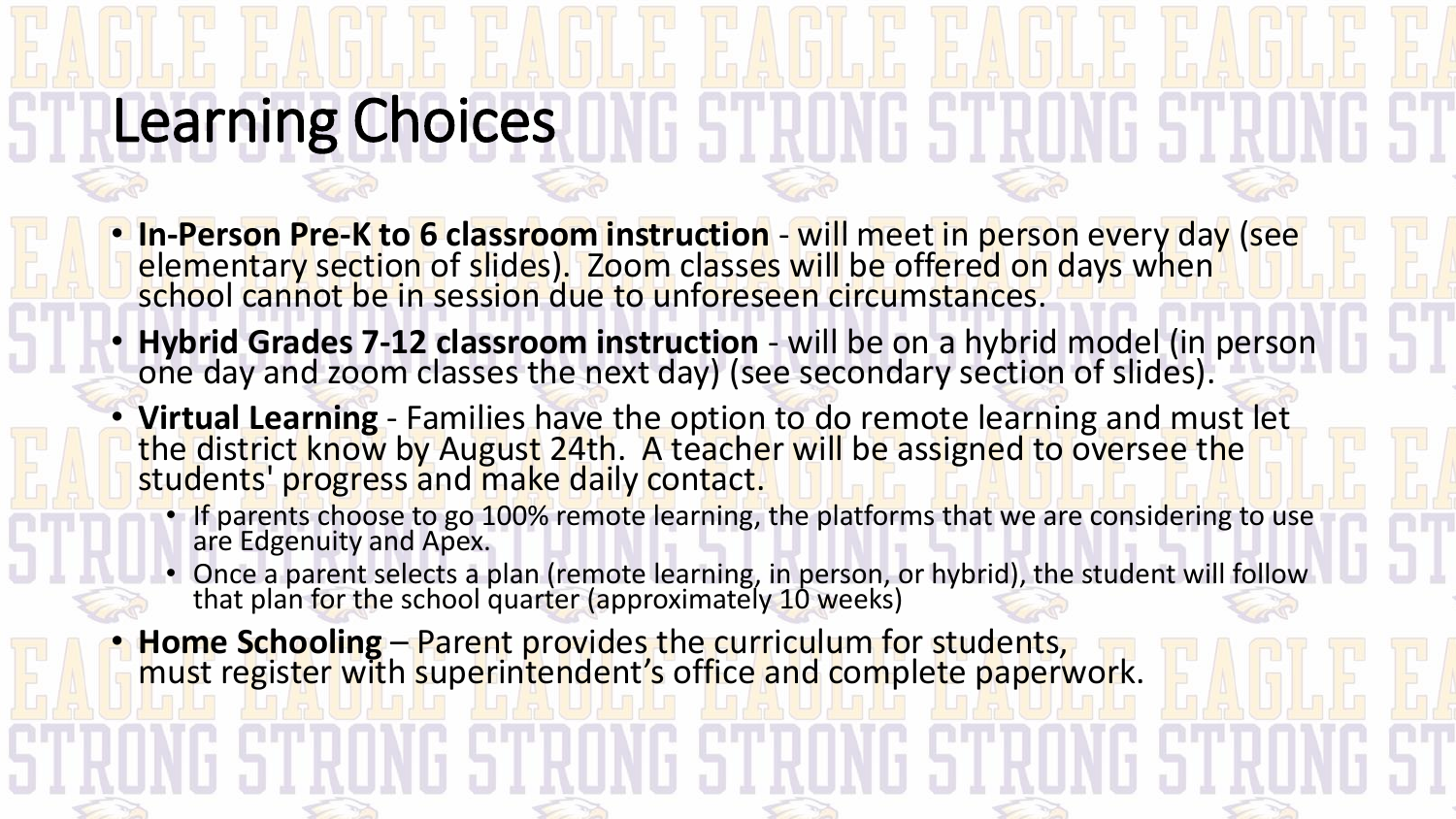#### Things to Remember:

#### ATTENDANCE:

- Hybrid Learning Attendance is mandatory for Zoom classes held on the days when students are not in the building
- Virtual Learning Daily attendance will be taken GRADING:
- Hybrid Learning Grades of the students' work at home and in person will be used to determine students' progress in their class
- Virtual Learning Grades from the online curriculum (i.e. Apex) will be used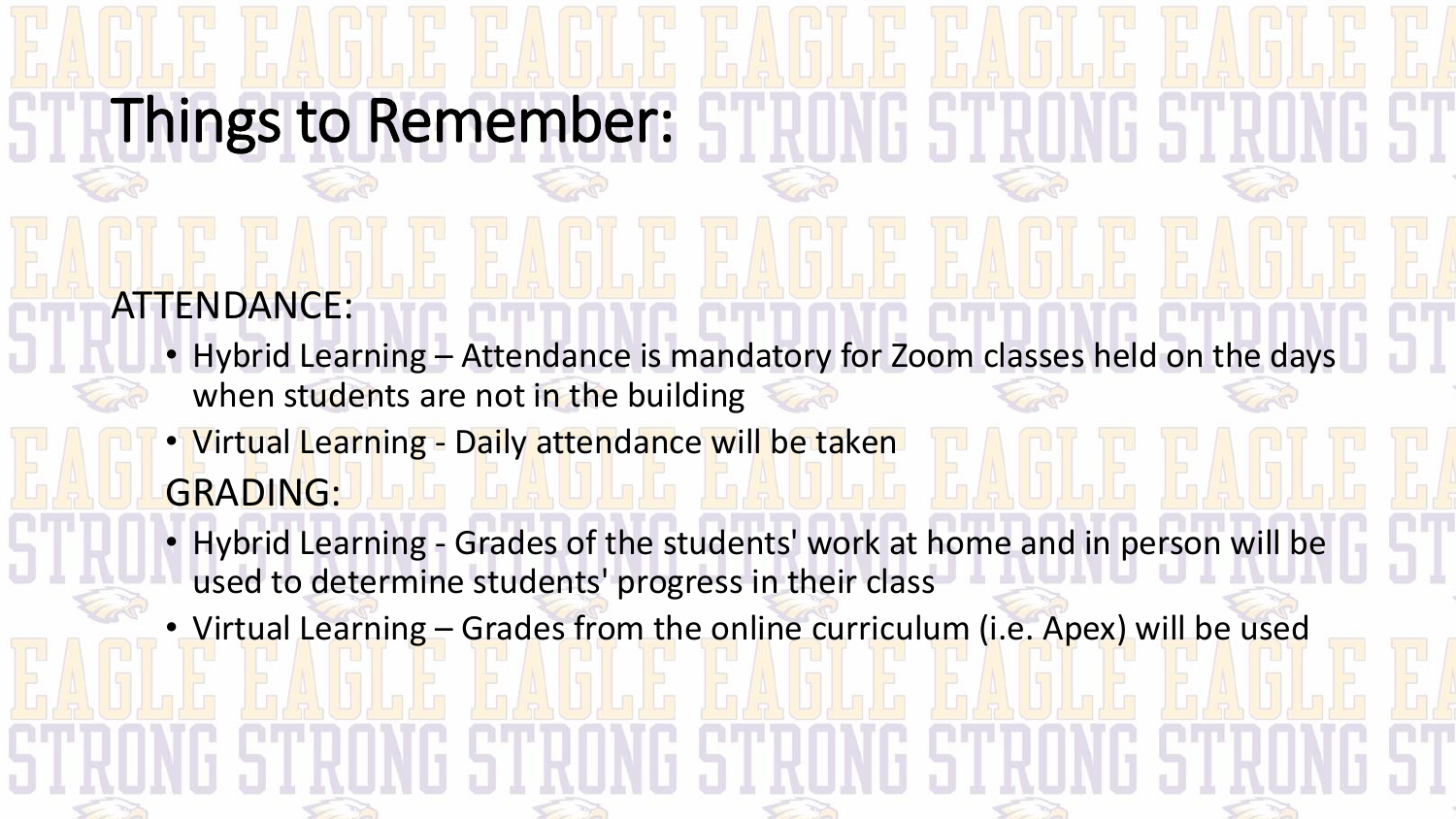### Special Education

- All Individual Education Plans (IEP) will be followed.
- If there needs to be a change for social distancing or other concerns, those will be addressed on a case by case basis.
	- All CPSE/CSE Meetings will be held via Zoom.
	- BOCES Special Education classrooms (12:1:1, 8:1:1, 6:1:1, etc.) will run 5 days a week
	- Transportation will be provided to these classrooms.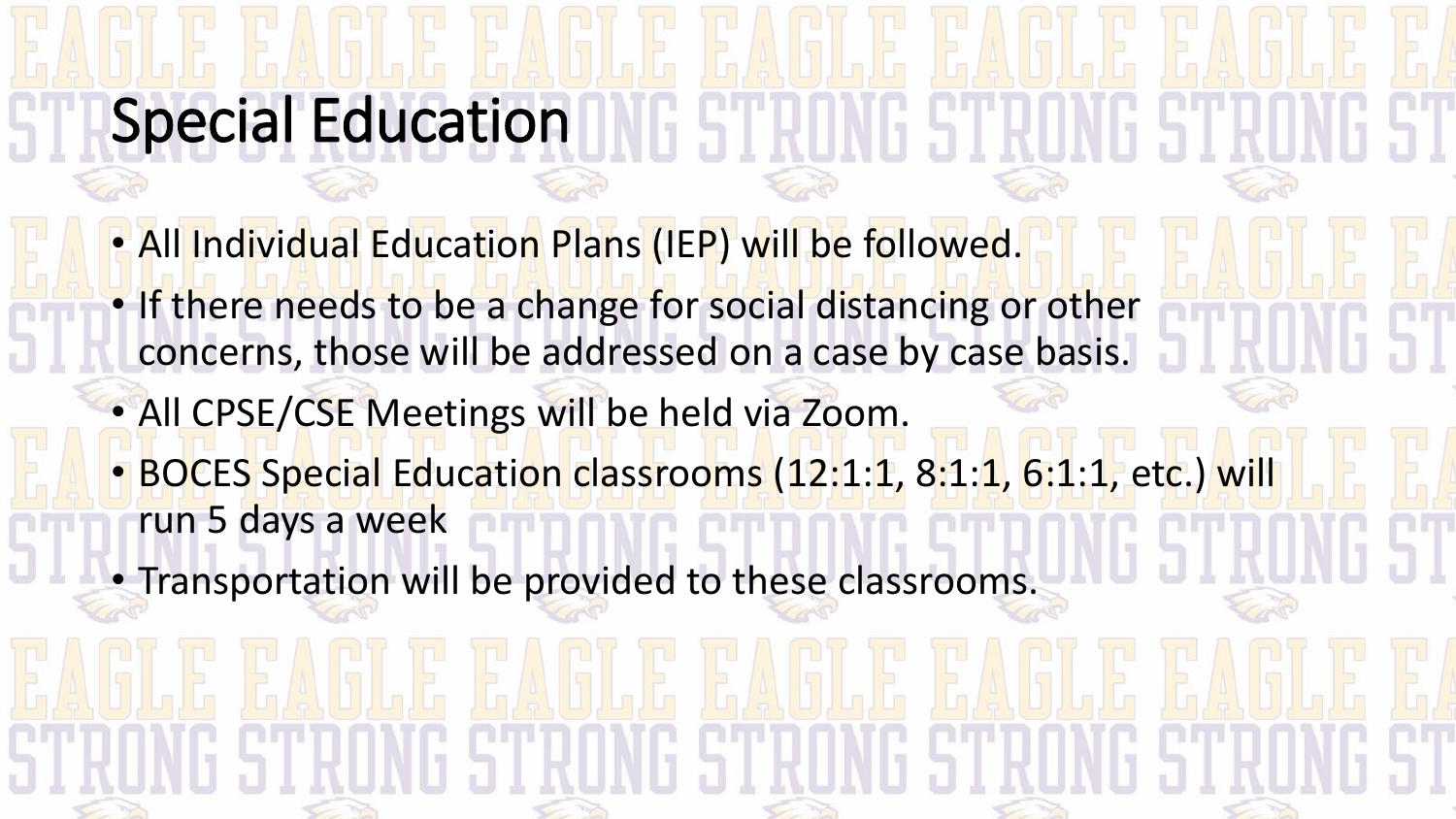### Water Bottles

- Staff and students are encouraged to bring in their OWN water bottle. • There are water bottle filling stations at various locations throughout the school.
- Please make sure your child's name is on their water bottle.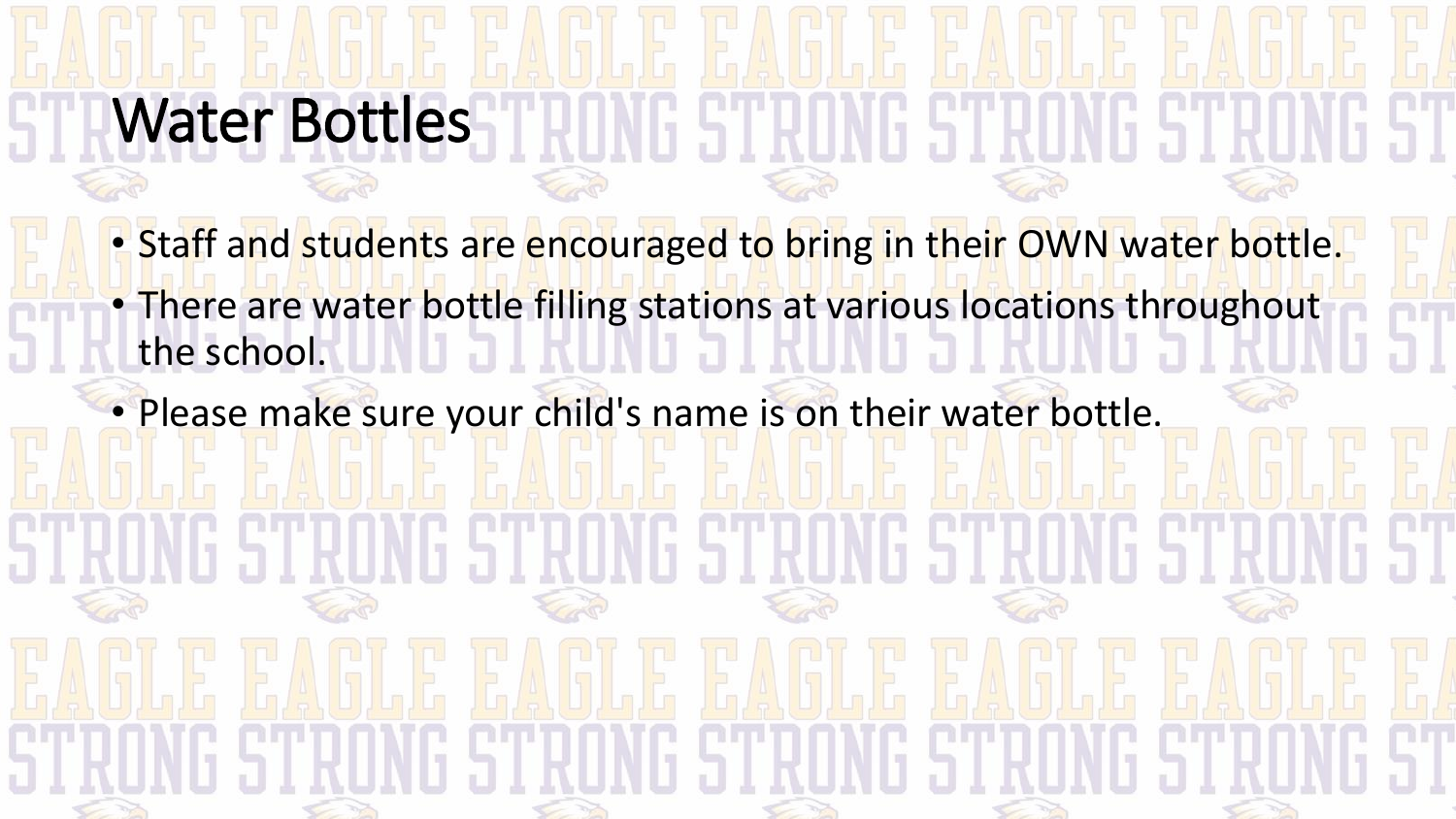## **Cleaning**

- Common areas will be cleaned throughout the day.
- Every classroom will have student safe cleaning supplies.
- High touch and frequently visited areas including bathrooms, will be cleaned multiple times throughout the day.
- At the end of each day, all classrooms, offices, hallways, cafeteria and buses will be cleaned and sprayed with a disinfectant.
- Additional cleaning as needed all classrooms, offices, cafeteria, etc.
- Hand sanitizing locations will be available to our students and staff.
- All cleaning will use COVID-19 approved disinfectants.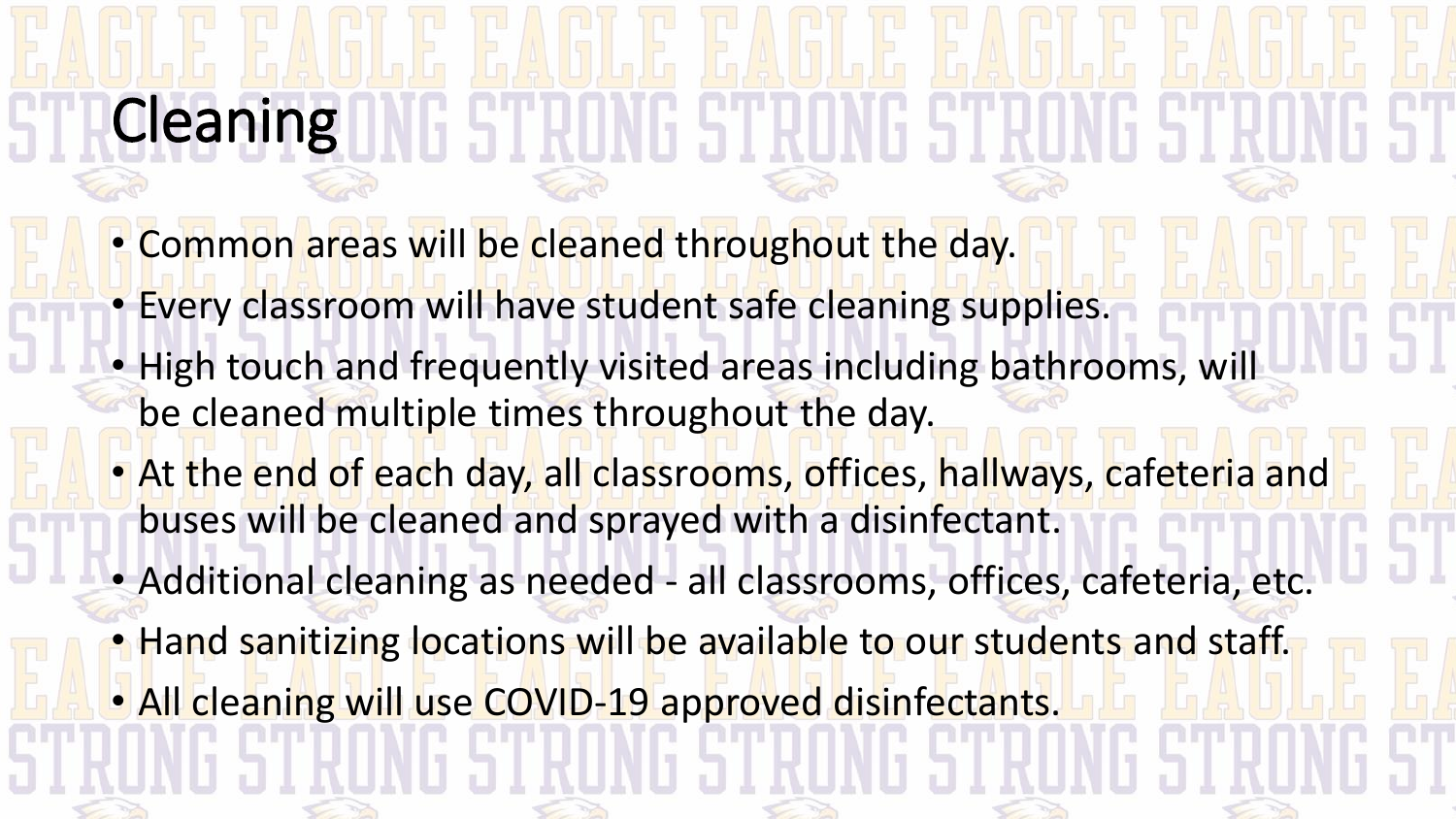## Visitors

- No visitors will be allowed. Drop off locations for items will be established.
- All other visits must be scheduled ahead of time.
- All necessary visitors will wear face masks or coverings and complete COVID-19 Screening.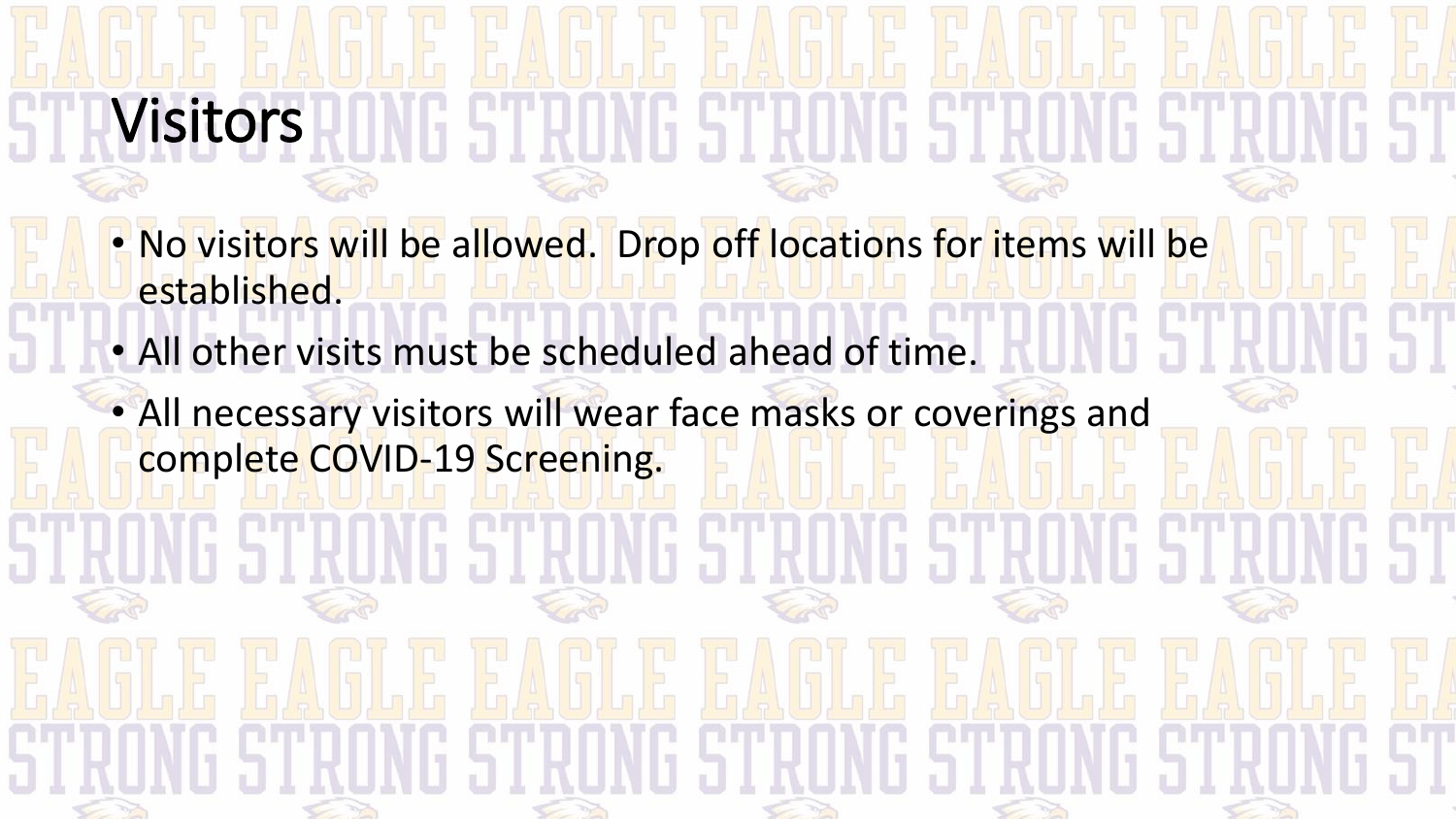# **Dismissal**

- Tentative dismissal time will be from 2:45pm to 3:05pm. Half day Pre-K will dismiss at 11:00 am. A more detailed schedule to come.
- Students will be released in a staggered fashion.
- Parents will pick up their children in the front circle and must wait outside.
- Bus Riders will be dismissed at the Sunnyside Street Entrance.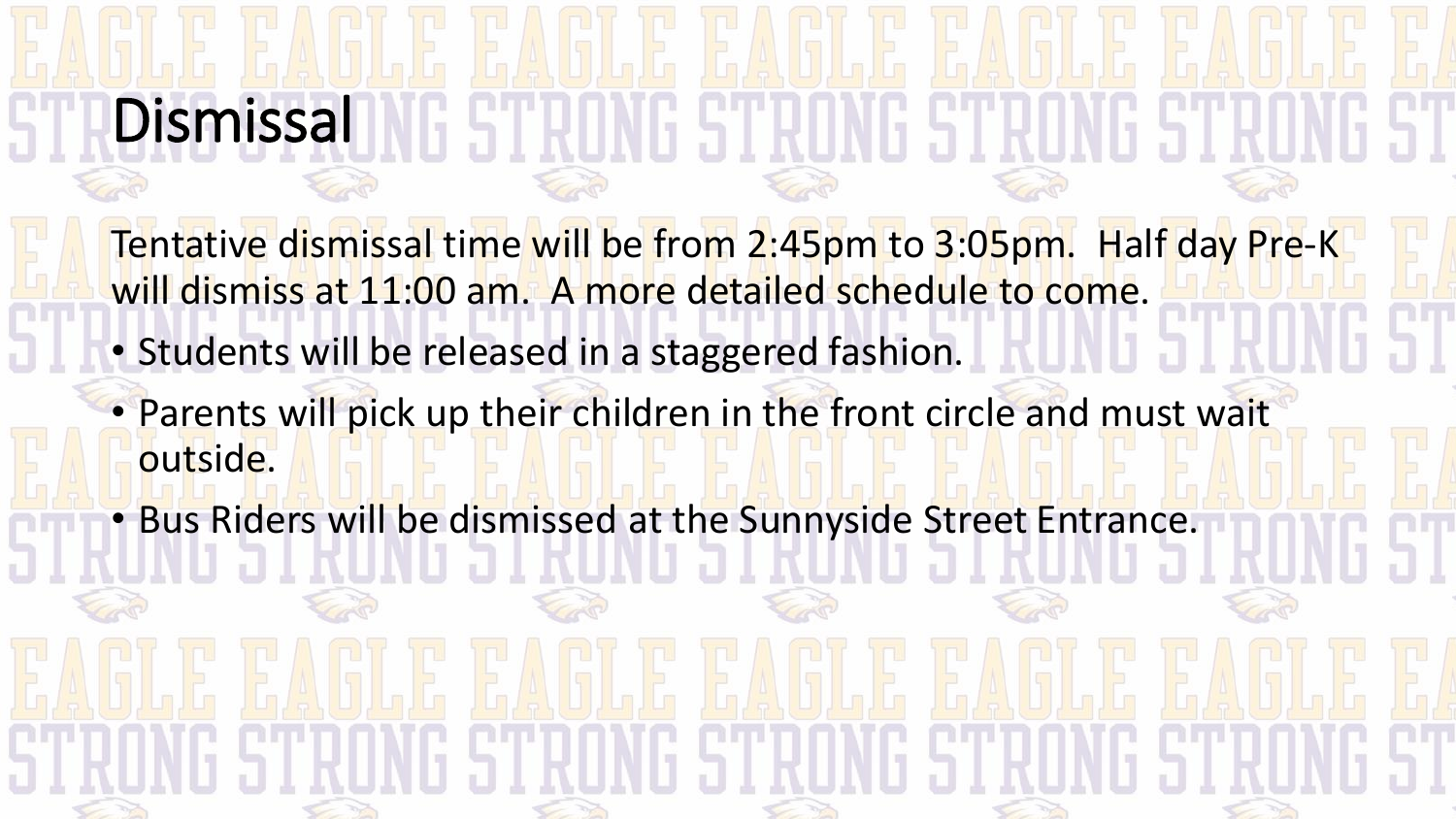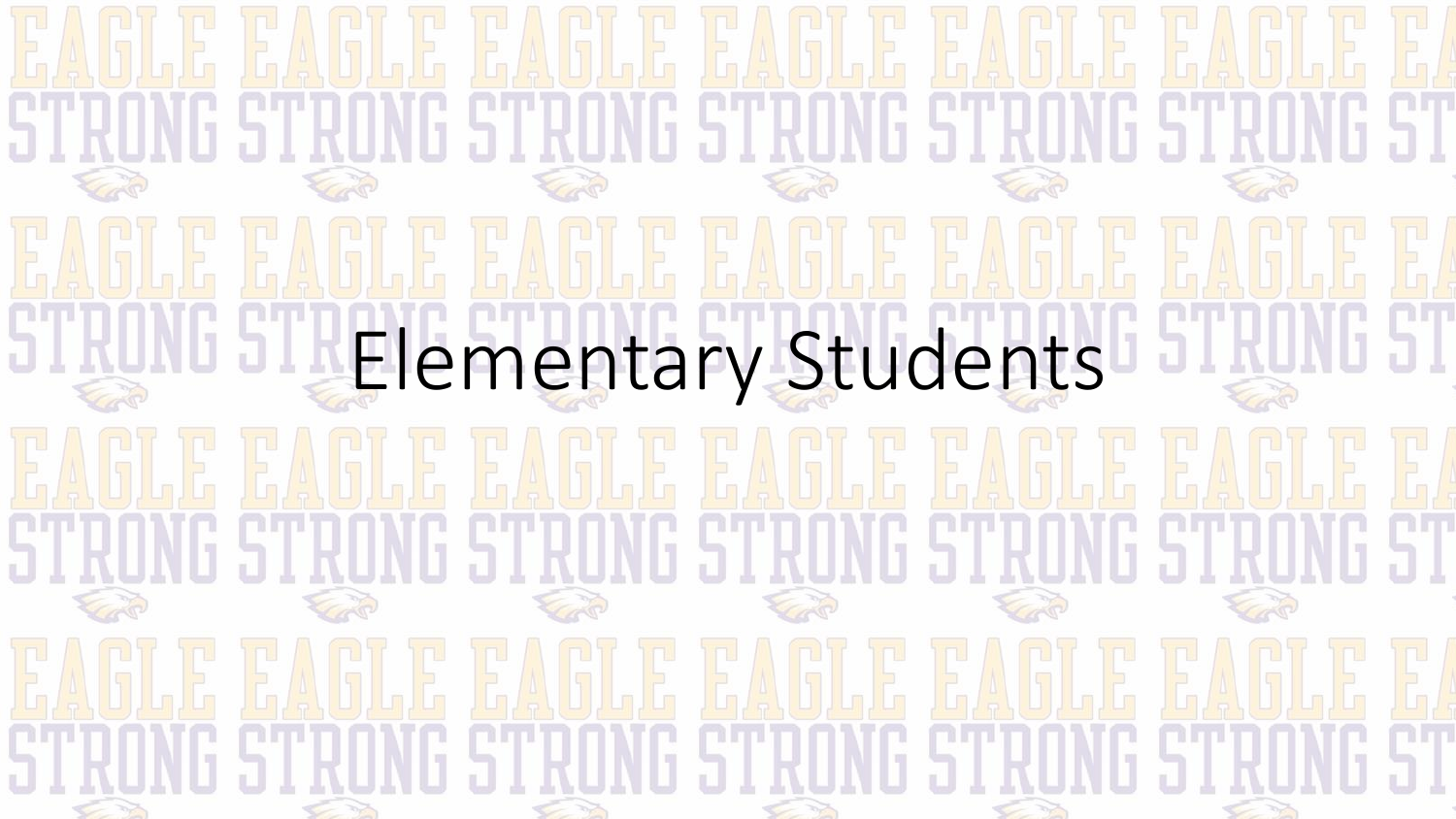### Instruction

- Pre-K will meet every morning until 11:00 a.m.
- K to 5 will meet every day in person.
- New York State Learning Standards will be taught.
- Students will get "specials" (art, music, PE) that would normally occur; however, they may be delivered in a new fashion.
- Masks can be removed during instruction so long as social distancing is maintained.
- Desks will be spaced 6 feet apart when possible.
- Most classrooms will have 11-14 students in the room.
- Student materials will be stored in cubbies and totes to help facilitate social distancing and avoid sharing of items.
- Students should only bring **NECESSARY** items to school.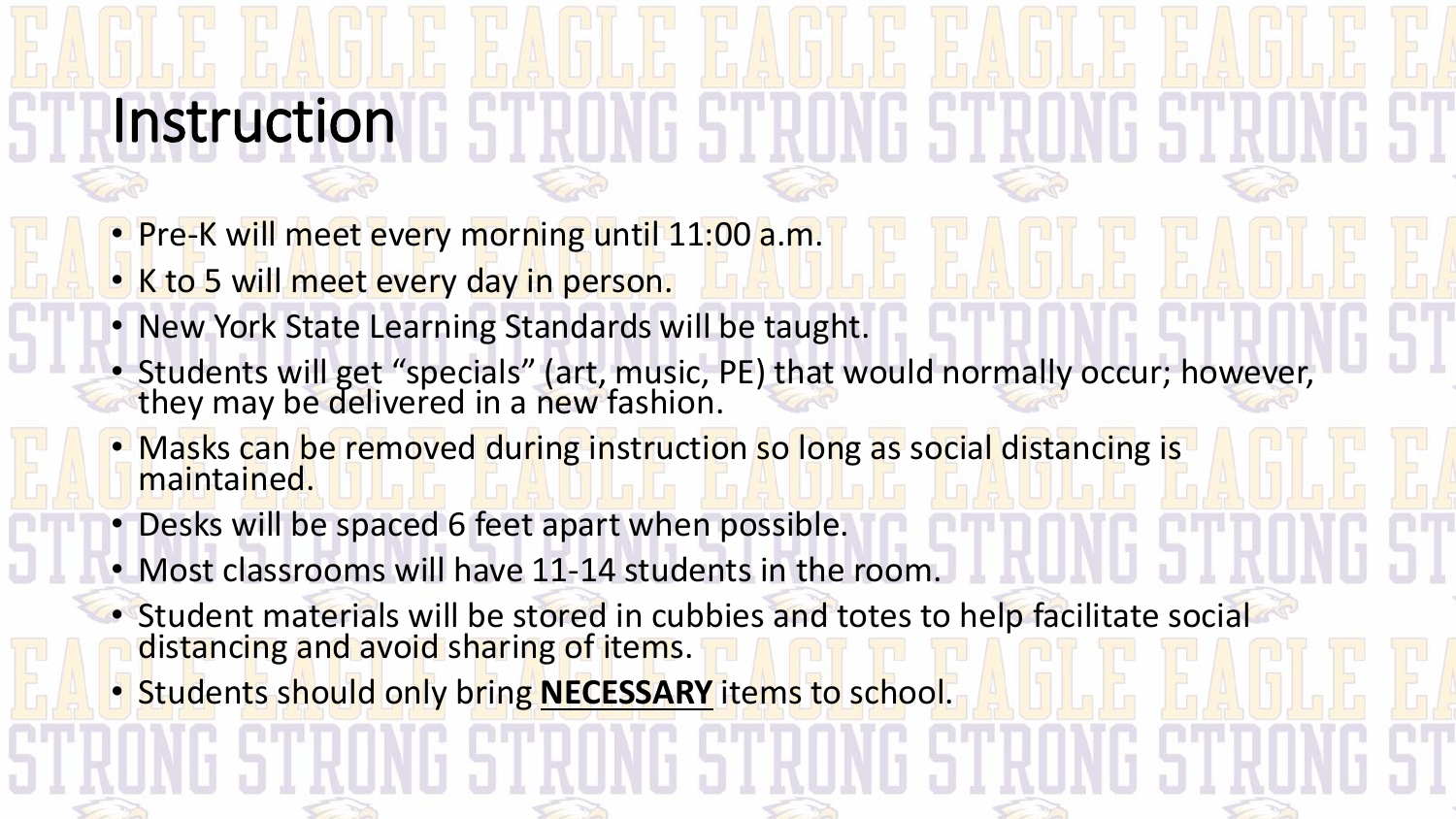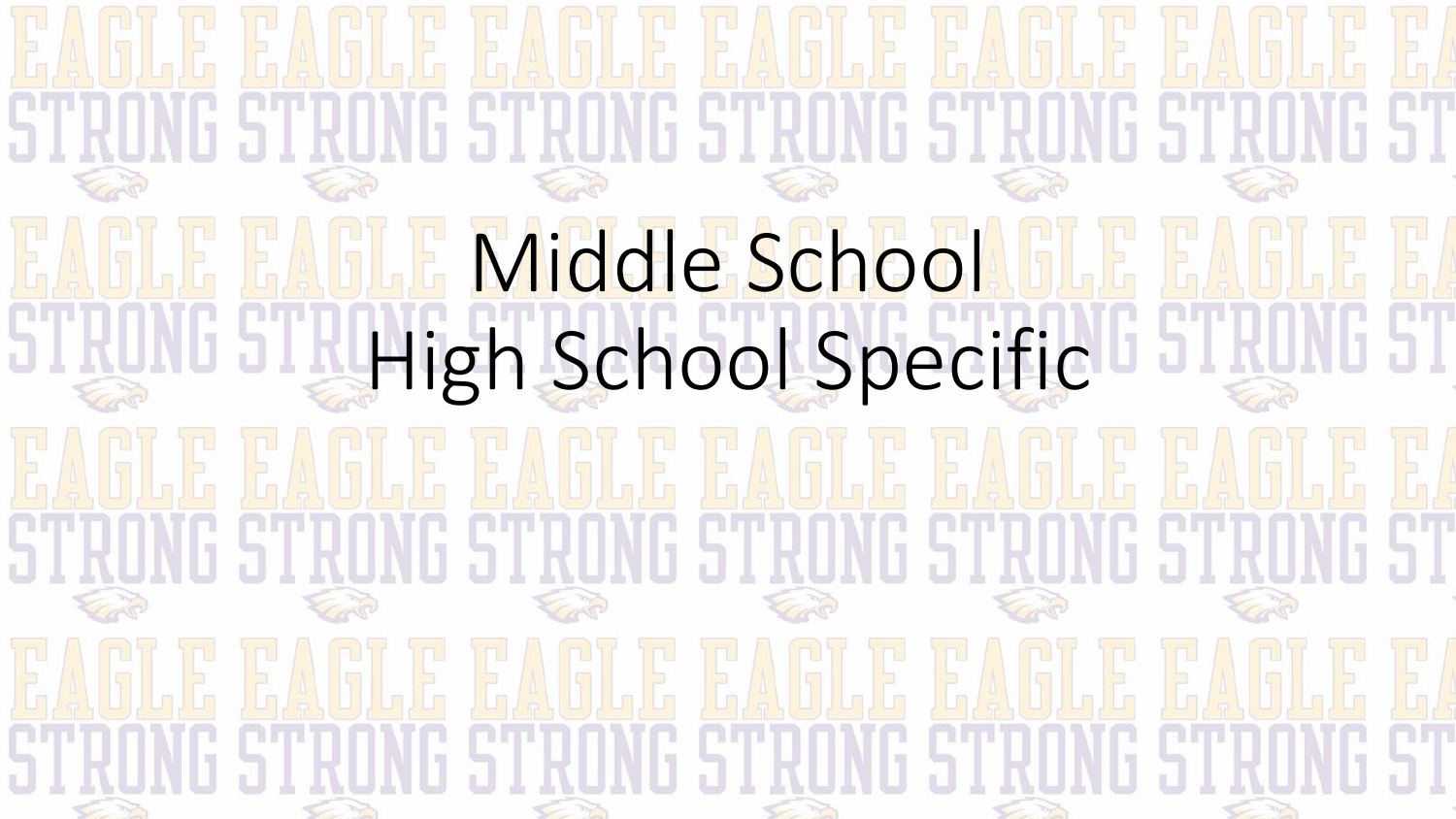#### **Instruction**

• Grade 6 will meet every day in person using the conventional schedule.

- Grades 7-12 will meet using the conventional schedule and using a hybrid model.
	- Day 1 Grades 7, 8 & 9 in person with Grades 10, 11 & 12 remote learning
	- Day 2 Grades 10, 11 & 12 in person with Grades 7, 8 & 9 remote learning
		- If in person, they follow their schedule
		- If remote learning, they will meet their teachers online at the time of their regularly scheduled class
		- Example:
			- Day 1 Grade 7 in person at 9:46 with Social Studies
			- Day 2 Grade 7 remote learning at 9:46 with Social Studies
- Attendance will be taken daily both in person and remote learning.
	- Desks will be wiped clean between classes.

\*Classes that meet every other day will be adjusted to ensure they meet both in person and remote learning.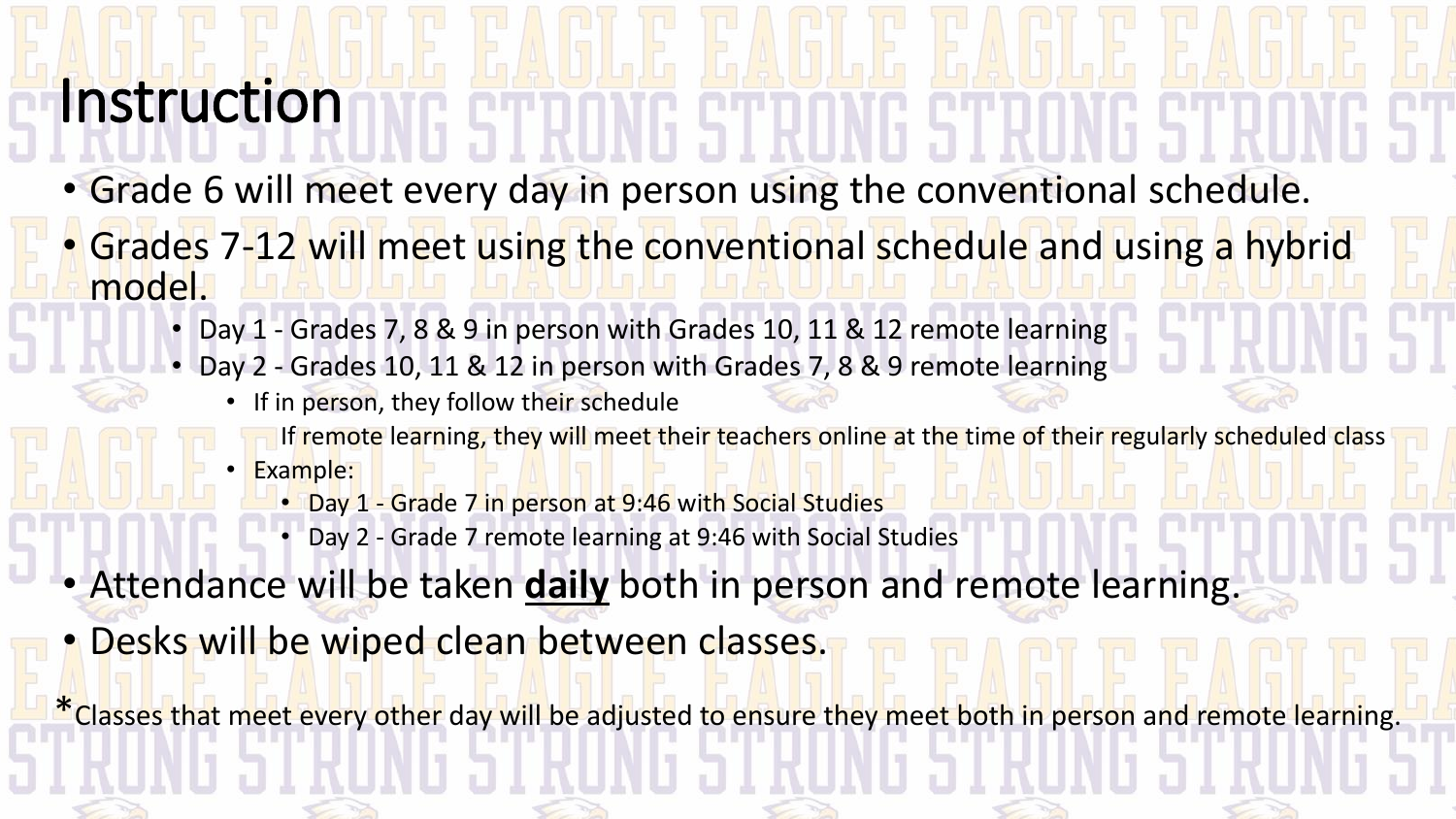### Lockers for grades 6-12

- Lockers will be available for students in grades 6-12.
- The lockers will be staggered to allow space when students change classes.
	- No Physical Education lockers will be assigned, and the locker rooms are closed until further notice. Students will not change for PE. Students need to remember their sneakers for class.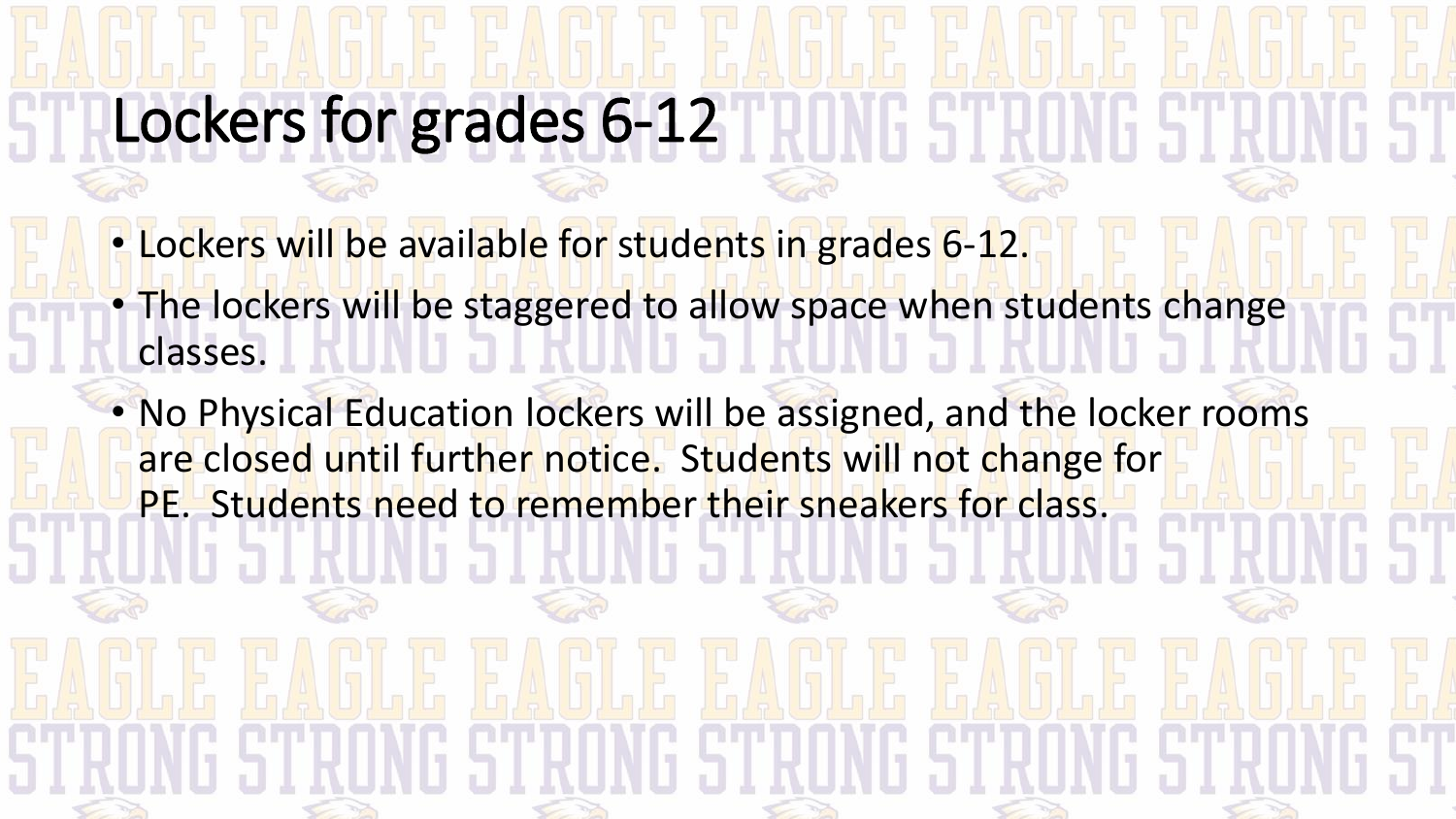#### CTE BOCES (Career Technical Education) for Juniors and Seniors

- CTE BOCES will meet 5 days a week.
- Transportation will be provided from FCS to CTE BOCES and back every day. Departure & arrival will be at the front circle. Tentative times are as follows:
	- Juniors will leave around 8:15am and return around 11:15am
	- Seniors will leave around 11:45am and return around 2:35pm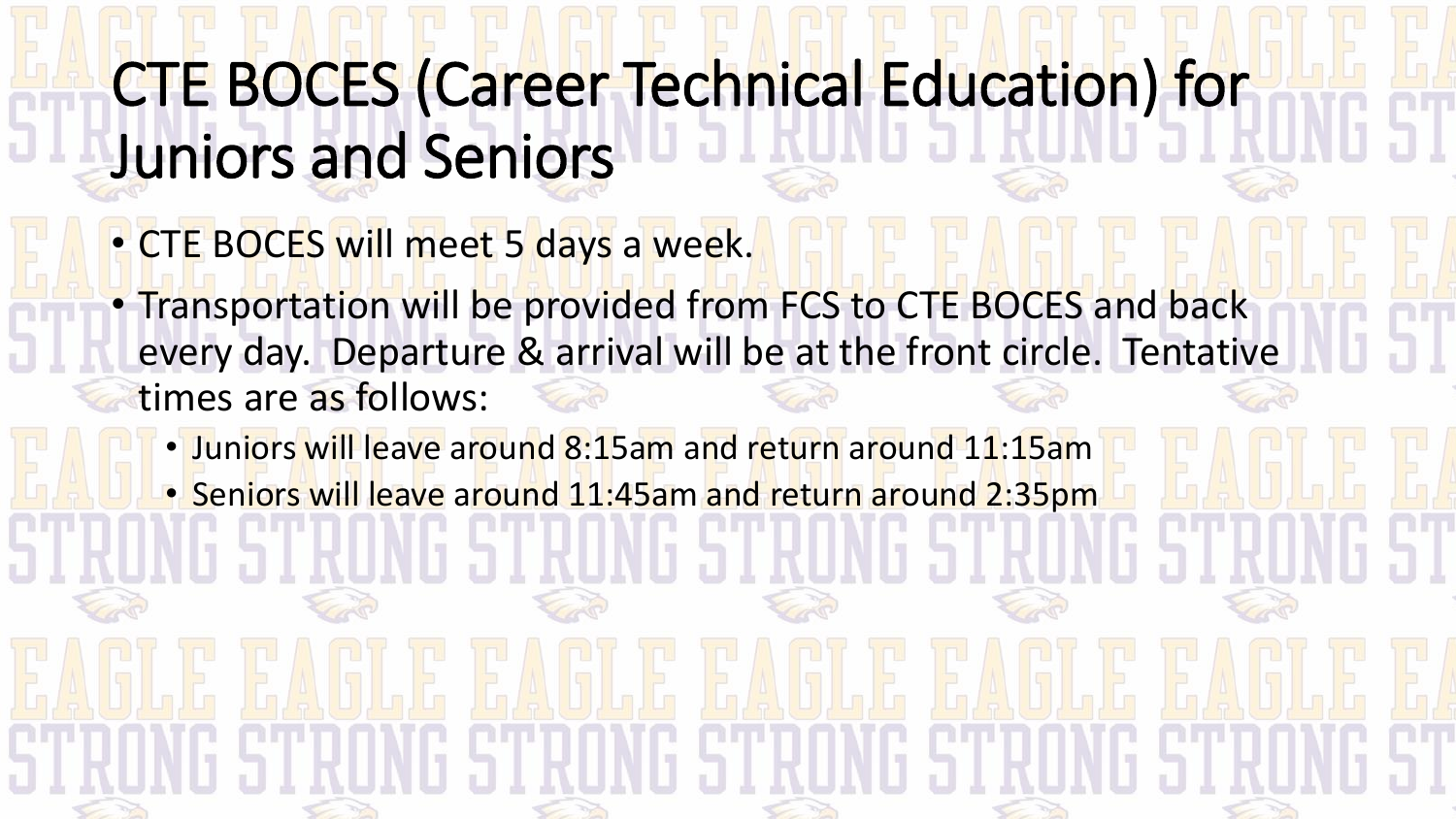

#### 2020-2021 Hybrid Model Schedule

#### **Fig.SEPTEMBER 2020**

 $\mathcal{L}(\mathcal{L}(\mathcal{L}(\mathcal{L}(\mathcal{L}(\mathcal{L}(\mathcal{L}(\mathcal{L}(\mathcal{L}(\mathcal{L}(\mathcal{L}(\mathcal{L}(\mathcal{L}(\mathcal{L}(\mathcal{L}(\mathcal{L}(\mathcal{L}(\mathcal{L}(\mathcal{L}(\mathcal{L}(\mathcal{L}(\mathcal{L}(\mathcal{L}(\mathcal{L}(\mathcal{L}(\mathcal{L}(\mathcal{L}(\mathcal{L}(\mathcal{L}(\mathcal{L}(\mathcal{L}(\mathcal{L}(\mathcal{L}(\mathcal{L}(\mathcal{L}(\mathcal{L}(\mathcal{$ 

| Sunday | Monday                | Tuesday                                    | Wednesday                    | Thursday                     | Friday                       | Saturday |
|--------|-----------------------|--------------------------------------------|------------------------------|------------------------------|------------------------------|----------|
|        |                       | $\mathbf{1}$                               | $\overline{2}$               | 3                            | 4                            | 5        |
|        |                       | Day 1                                      | Day 2                        | Day 1                        | Day 2                        |          |
|        |                       | 7, 8, 9 - In person                        | 7, 8, 9 - Online             | 7, 8, 9 - In person          | 7, 8, 9 - Online             |          |
|        |                       | 10, 11, 12 - Online                        | $10, 11, 12 - \ln$<br>person | 10, 11, 12 - Online          | $10, 11, 12 - \ln$<br>person |          |
| 6      | 7                     | 8                                          | 9                            | 10                           | 11                           | 12       |
|        | No School             | Day 1                                      | Day 2                        | Day 1                        | Day 2                        |          |
|        |                       | 7, 8, 9 - In person<br>10, 11, 12 - Online | 7, 8, 9 - Online             | 7, 8, 9 - In person          | 7, 8, 9 - Online             |          |
|        |                       |                                            | $10, 11, 12 - \ln$           | 10, 11, 12 - Online          | $10, 11, 12 - \ln$           |          |
|        |                       | First day for CTE                          | person                       |                              | person                       |          |
| 13     | 14                    | 15                                         | 16                           | 17                           | 18                           | 19       |
|        | Day 1                 | Day 2                                      | Day 1                        | Day 2                        | Day 1                        |          |
|        | 7, 8, 9 - In person   | 7, 8, 9 - Online                           | $7, 8, 9 -$ In person        | 7, 8, 9 - Online             | $7, 8, 9 -$ In person        |          |
|        | 10, 11, 12 - Online   | $10, 11, 12 - \ln$<br>person               | $10, 11, 12 -$<br>Online     | $10, 11, 12 - \ln$<br>person | 10, 11, 12 - Online          |          |
| 20     | 21                    | 22                                         | 23                           | 24                           | 25                           | 26       |
|        | Day 2                 | Day 1                                      | Day 2                        | Day 1                        | Day 2                        |          |
|        | 7, 8, 9 - Online      | $7, 8, 9 -$ In person                      | 7, 8, 9 - Online             | $7, 8, 9 -$ In person        | 7, 8, 9 - Online             |          |
|        | $10, 11, 12 - \ln$    | 10, 11, 12 - Online                        | $10, 11, 12 - \ln$           | 10, 11, 12 - Online          | $10, 11, 12 - \ln$           |          |
|        | person                |                                            | person                       |                              | person                       |          |
| 27     | 28                    | 29                                         | 30                           |                              |                              |          |
|        | Day 1                 | Day 2                                      | Day 1                        |                              |                              |          |
|        | $7, 8, 9 -$ In person | 7, 8, 9 - Online                           | $7, 8, 9 -$ In person        |                              |                              |          |
|        | 10, 11, 12 - Online   | $10, 11, 12 - \ln$                         | $10, 11, 12 -$               |                              |                              |          |
|        |                       | person                                     | Online                       |                              |                              |          |
|        |                       |                                            |                              |                              |                              |          |



Revised 8/11/20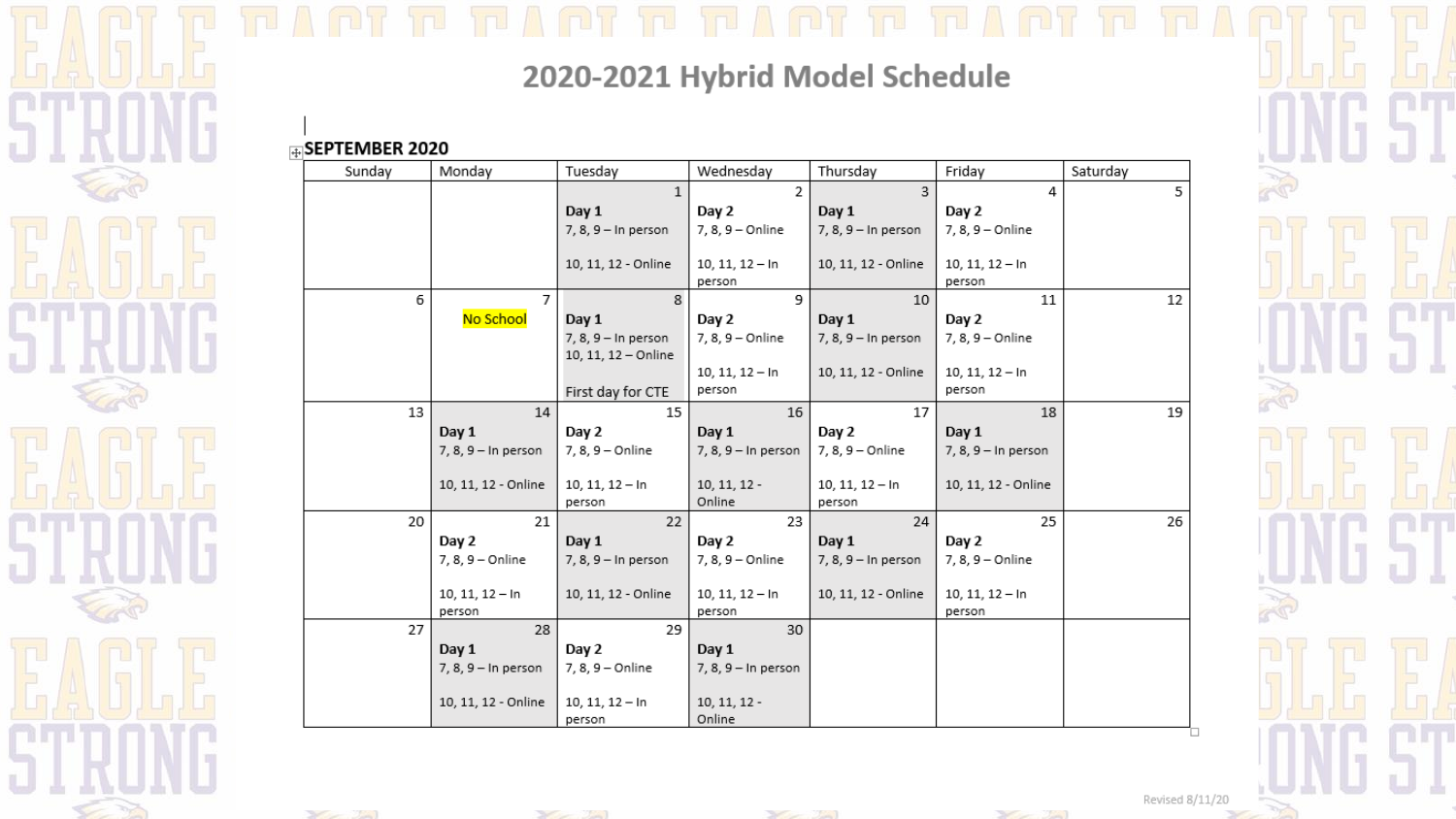

#### 2020-2021 Hybrid Model Schedule

#### **DCTOBER 2020**

| Sunday | Monday                | Tuesday               | Wednesday                    | Thursday              | Friday                      | Saturday |
|--------|-----------------------|-----------------------|------------------------------|-----------------------|-----------------------------|----------|
|        |                       |                       |                              | $\mathbf 1$           | $\overline{2}$              | 3        |
|        |                       |                       |                              | Day 2                 | Day 1                       |          |
|        |                       |                       |                              | 7, 8, 9 - Online      | $7, 8, 9 -$ In person       |          |
|        |                       |                       |                              |                       |                             |          |
|        |                       |                       |                              | $10, 11, 12 - \ln$    | 10, 11, 12 - Online         |          |
| 4      | 5                     | 6                     | 7                            | person<br>8           | 9                           | 10       |
|        | Day 2                 | Day 1                 | Day 2                        | Day 1                 | Day 2                       |          |
|        | 7, 8, 9 - Online      | $7, 8, 9 -$ In person | 7, 8, 9 - Online             | $7, 8, 9 -$ In person | 7, 8, 9 - Online            |          |
|        |                       |                       |                              |                       |                             |          |
|        | $10, 11, 12 - \ln$    | 10, 11, 12 - Online   | $10, 11, 12 - \ln$           | 10, 11, 12 - Online   | $10, 11, 12 - \ln$          |          |
|        | person                |                       | person                       |                       | person                      |          |
| 11     | 12                    | 13                    | 14                           | 15                    | 16                          | 17       |
|        | No School             | Day 1                 | Day 2                        | Day 1                 | Day 2                       |          |
|        |                       | $7, 8, 9 -$ In person | 7, 8, 9 - Online             | 7, 8, 9 - In person   | 7, 8, 9 - Online            |          |
|        |                       |                       |                              |                       | $10, 11, 12 - \ln$          |          |
|        |                       | 10, 11, 12 - Online   | $10, 11, 12 - \ln$           | 10, 11, 12 - Online   | person<br>*Inform school if |          |
|        |                       |                       | person                       |                       | changing learning           |          |
|        |                       |                       |                              |                       | model                       |          |
| 18     | 19                    | 20                    | 21                           | 22                    | 23                          | 24       |
|        | Professional          | Day 1                 | Day 2                        | Day 1                 | Day 2                       |          |
|        | Development           | $7, 8, 9 -$ In person | 7, 8, 9 - Online             | 7, 8, 9 - In person   | 7, 8, 9 - Online            |          |
|        | Day                   |                       |                              |                       |                             |          |
|        | No Students           | 10, 11, 12 - Online   | $10, 11, 12 - \ln$<br>person | 10, 11, 12 - Online   | $10, 11, 12 - \ln$          |          |
|        |                       |                       |                              |                       | person                      |          |
| 25     | 26                    | 27                    | 28                           | 29                    | 30                          | 31       |
|        | Day 1                 | Day 2                 | Day 1                        | Day 2                 | Day 1                       |          |
|        | $7, 8, 9 -$ In person | 7, 8, 9 - Online      | $7, 8, 9 -$ In person        | 7, 8, 9 - Online      | 7, 8, 9 - In person         |          |
|        | 10, 11, 12 - Online   | $10, 11, 12 - \ln$    | 10, 11, 12 - Online          | $10, 11, 12 - \ln$    | 10, 11, 12 - Online         |          |
|        |                       |                       |                              |                       |                             |          |
|        |                       | person                |                              | person                |                             |          |



Revised 8/11/20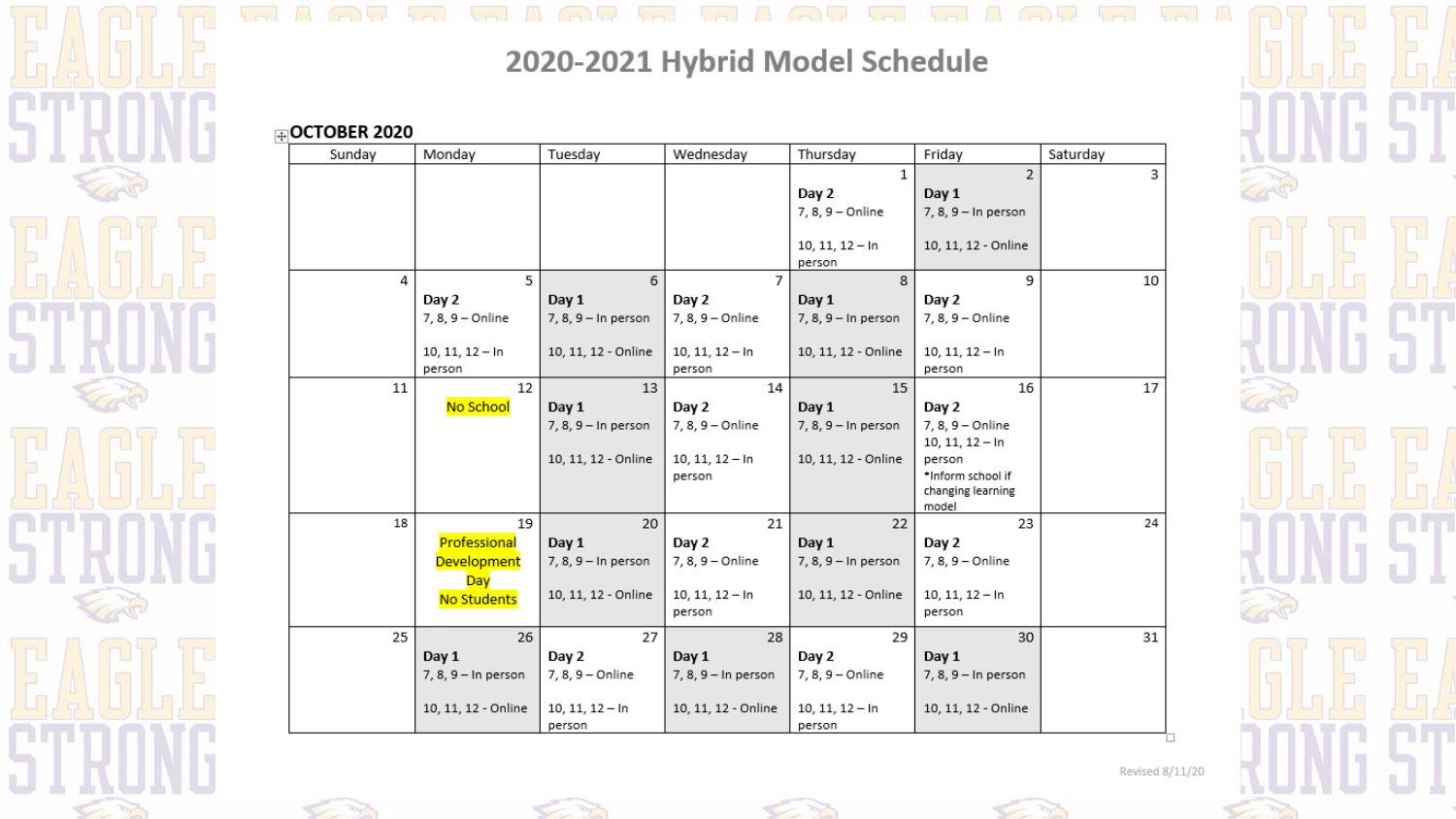

#### 2020-2021 Hybrid Model Schedule

#### **Fig. NOVEMBER 2020**

| Sunday | Monday                | Tuesday             | Wednesday           | Thursday              | Friday                | Saturday |
|--------|-----------------------|---------------------|---------------------|-----------------------|-----------------------|----------|
| 1      | 2                     | 3                   | 4                   | 5                     | 6                     | 7        |
|        | Day 2                 | Day 1               | Day 2               | Day 1                 | Day 2                 |          |
|        | 7, 8, 9 - Online      | 7, 8, 9 - In person | 7, 8, 9 - Online    | 7, 8, 9 - In person   | 7, 8, 9 - Online      |          |
|        |                       |                     |                     |                       | $10, 11, 12 - \ln$    |          |
|        | $10, 11, 12 - \ln$    | 10, 11, 12 - Online | $10, 11, 12 - \ln$  | 10, 11, 12 - Online   | person                |          |
|        | person                |                     | person              |                       | *last day of Marking  |          |
| 8      | $\mathbf{q}$          | 10                  | 11                  | 12                    | period<br>13          | 14       |
|        | Day 1                 | Day 2               | No School           | Day 1                 | Day 2                 |          |
|        | $7, 8, 9 -$ In person | 7, 8, 9 - Online    |                     | $7, 8, 9 -$ In person | 7, 8, 9 - Online      |          |
|        |                       |                     |                     |                       |                       |          |
|        | 10, 11, 12 - Online   | $10, 11, 12 - \ln$  |                     | 10, 11, 12 - Online   | $10, 11, 12 - \ln$    |          |
|        |                       | person              |                     |                       | person                |          |
| 15     | 16                    | 17                  | 18                  | 19                    | 20                    | 21       |
|        | Day 1                 | Day 2               | Day 1               | Day 2                 | Day 1                 |          |
|        | $7, 8, 9 -$ In person | 7, 8, 9 - Online    | 7, 8, 9 - In person | 7, 8, 9 - Online      | $7, 8, 9 -$ In person |          |
|        |                       |                     |                     |                       |                       |          |
|        | 10, 11, 12 - Online   | $10, 11, 12 - \ln$  | 10, 11, 12 - Online | $10, 11, 12 - \ln$    | 10, 11, 12 - Online   |          |
|        |                       | person              |                     | person                |                       |          |
| 22     | 23                    | 24                  | 25                  | 26                    | 27                    | 28       |
|        | Day 2                 | No School           | No School           | No School             | No School             |          |
|        | 7, 8, 9 - Online      |                     |                     |                       |                       |          |
|        | $10, 11, 12 - \ln$    |                     |                     |                       |                       |          |
|        | person                |                     |                     |                       |                       |          |
| 29     | 30                    |                     |                     |                       |                       | 30       |
|        | Day 1                 |                     |                     |                       |                       |          |
|        | $7, 8, 9 -$ In person |                     |                     |                       |                       |          |
|        |                       |                     |                     |                       |                       |          |
|        | 10, 11, 12 - Online   |                     |                     |                       |                       |          |
|        |                       |                     |                     |                       |                       |          |
|        |                       |                     |                     |                       |                       |          |

Revised 8/11/20